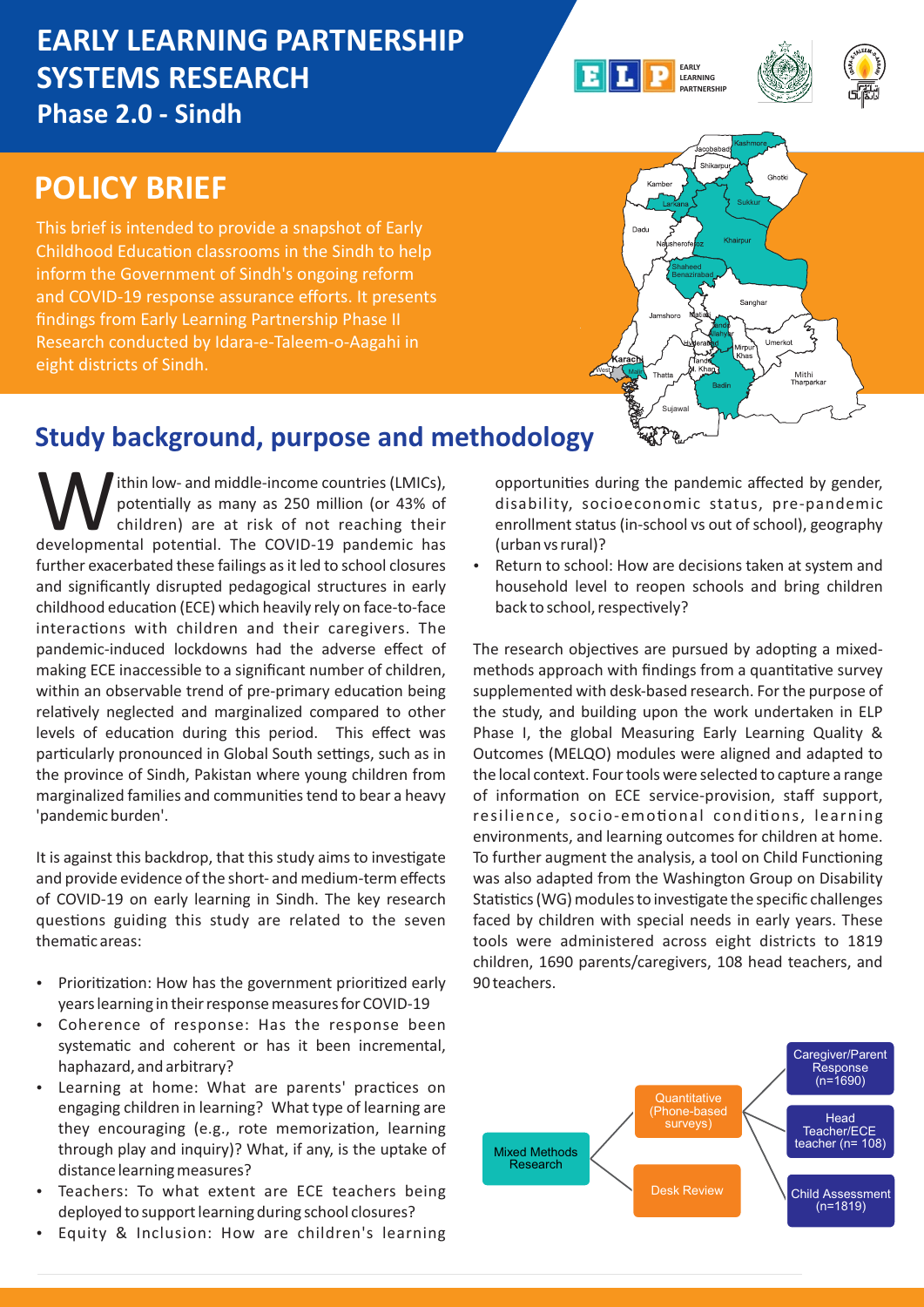# **Key Findings**

### **Teacher Support and Professional Development**

With the onset of the COVID-19 pandemic in Pakistan, both the federal and provincial governments took on a proactive approach towards education. However, the ECE subsector ended up being relatively neglected at the beginning of the pandemic. The first resilience plan, developed by the federal government for continuation of educational activities, did not identify early years as an action area. However, as the lockdown situation unfolded across the province, provincial systems actors adapted a leading role in the response strategy, thus increasing the ownership for ECE in the province during the pandemic.

Evidence from the study shows that, on average, only 1 in 5 surveyed teachers received any form of professional development/other support during closures.



Data from the teacher survey sheds some light on the kind of support which was available to teachers during the pandemic-induced lockdown and is summarized in the following figure. A significant majority of teachers in all districts has been able to get up-to-date information of schools operating status, has regularly scheduled meetings with their principal/ head teacher and has been able to contact their supervisor for guidance. However, the situation is less encouraging when it comes to professional development, teachers' feedback on preschool reopening plans and trainings on providing learning support to children.

Another aspect of ECE staffs' work during the pandemic is their engagement with the parents and how transferred the information and training provided by the government to the parents. Therefore, support and training for ECE staff is further reflected in how they engage with parents and children.



Here there are major gains with regards to inclusivity and equity in teacher support for children. Across all districts, a majority of teachers reported using strategies to engage with hard-to-reach children and their families. Thus, there is a significant number of students who were regularly engaged with by teachers during the lockdown.





#### Teacher Support during lockdown (n = 90)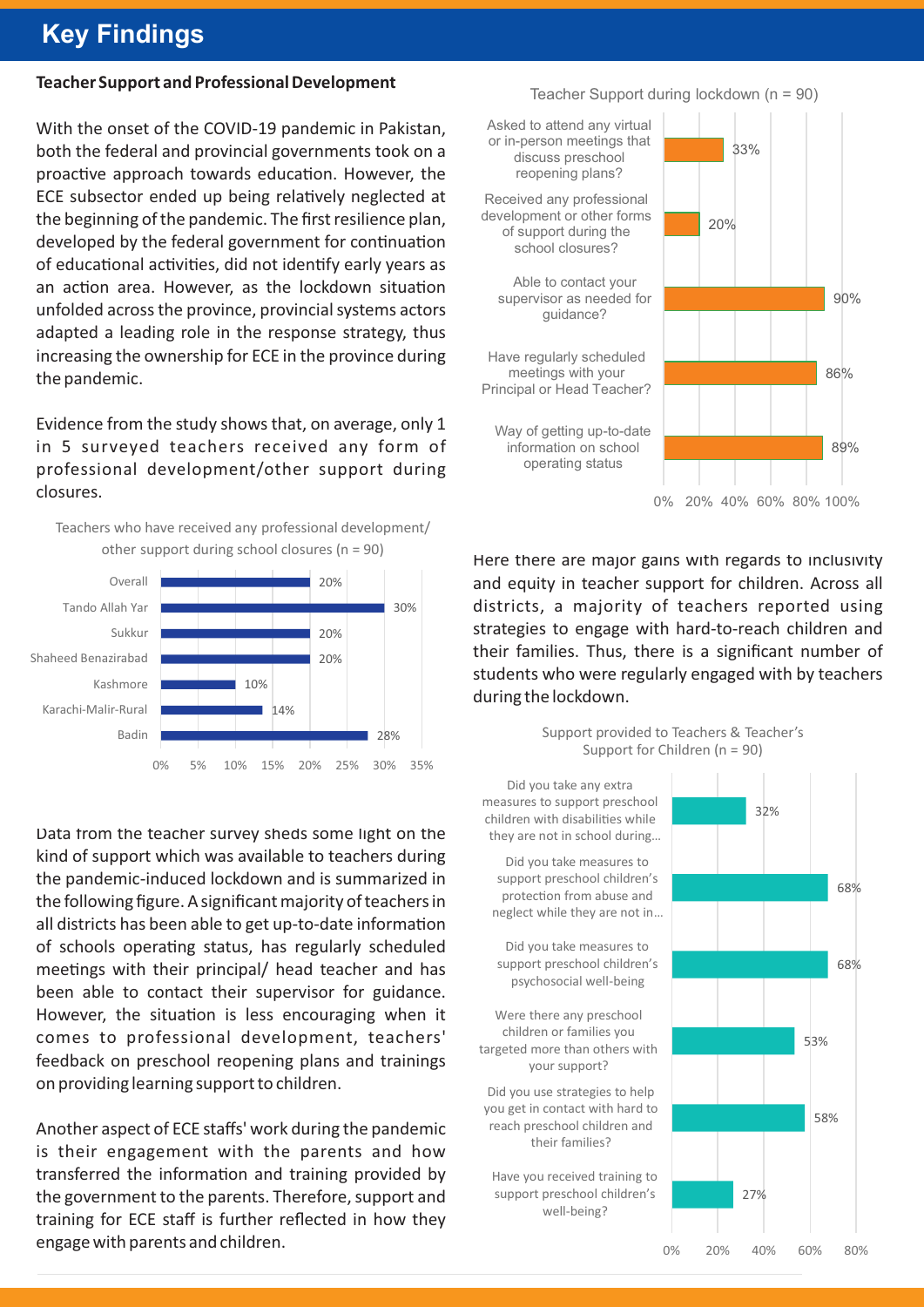On the financial support extended to the ECE staff, more than 96% of the teachers reported receiving their salaries during the lockdown period. A breakdown by district provides some further elaboration in this regard. In some districts, such as Shaheed Benazirabad and Sukkur, all teachers reported receiving full salary and did not report any need for special support from the government. Then there were other districts such as Tando Allahyar where 91% of the teachers reported receiving a salary. Overall, 4% of the teachers reported receiving special support from the government, thus bringing to light the possibility that extra financial support was available. However, the disbursement criteria for this special financial support could not be ascertained.

| <b>Financial Support for ECE staff During Lockdown</b> |              |                       |  |
|--------------------------------------------------------|--------------|-----------------------|--|
|                                                        | When schools | Did you receive any   |  |
|                                                        | were closed, | special supports from |  |
|                                                        | did you      | the government or     |  |
|                                                        | receive a    | your school during    |  |
|                                                        | salary?      | this time?            |  |
| <b>Badin</b>                                           | 94%          | 0%                    |  |
| Karachi-                                               | 95%          | 5%                    |  |
| Malir-Rural                                            |              |                       |  |
| Kashmore                                               | 90%          | 0%                    |  |
| Shaheed                                                | 100%         | 10%                   |  |
| Benazirabad                                            |              |                       |  |
| Sukkur                                                 | 100%         | 0%                    |  |
| Tando Allah                                            | 90%          | 10%                   |  |
| Yar                                                    |              |                       |  |
| Overall                                                | 96%          | 4%                    |  |

## **Experience of Children and Families**

### **Participation in Distance Learning for ECE during COVID-19**

While children in primary grades were offered some form of distance learning opportunities in addition to regular contact with teachers for assignments/ homework, a similar approach was lacking for children in ECE during the early days of the pandemic. However, this changed and there were some improvements seen during the course of the pandemic as more initiatives aimed at ECE children were introduced at the provincial level.

Although a majority of sampled teachers reported assigning home learning activities to ECE students during the lockdown period (78%), there was some ambiguity on the uptake of distance learning activities. More than half of the surveyed teachers estimated that less than one-fourth of the children in their ECE classrooms participated in distance learning activities.

This meant that as per the views of these teachers, only less than half of the school going ECE population was utilizing the distance learning facilities through digital mediums such as TV/smartphones/computer etc. A mere 6% of the teachers thought that over 75% of their class had participated in the distance learning activities.

If you had to guess, what percentage of the students in your class participated in the distance learning activities offered by your school or the government? ( $n = 90$ )



#### **Learning Activities at Home**

As play-based learning is increasingly being recognized as a major component of learning in early years and a crucial factor in child development, its presence in official ECE pedagogy is slowly emerging. In this regard, parental engagement has a key role to play. Play-based learning is a process that continues in both official ECE classroom settings and at home. This is particularly the case in lockdown situations where young children do not have access to ECE classroom settings which encourages learning and discovery. Thus, play-based learning at home with parental engagement becomes a substitute learning outlet, and a much desired one where parents' bond with children is being strengthened.

Evidence from our study indicates a relatively high uptake of play-based learning with 66% caregivers reporting to have played with their child during the past 15 days. Similarly, 57% of caregivers claimed to have read books and 63% reported to have told stories to their child during the last 15 days.

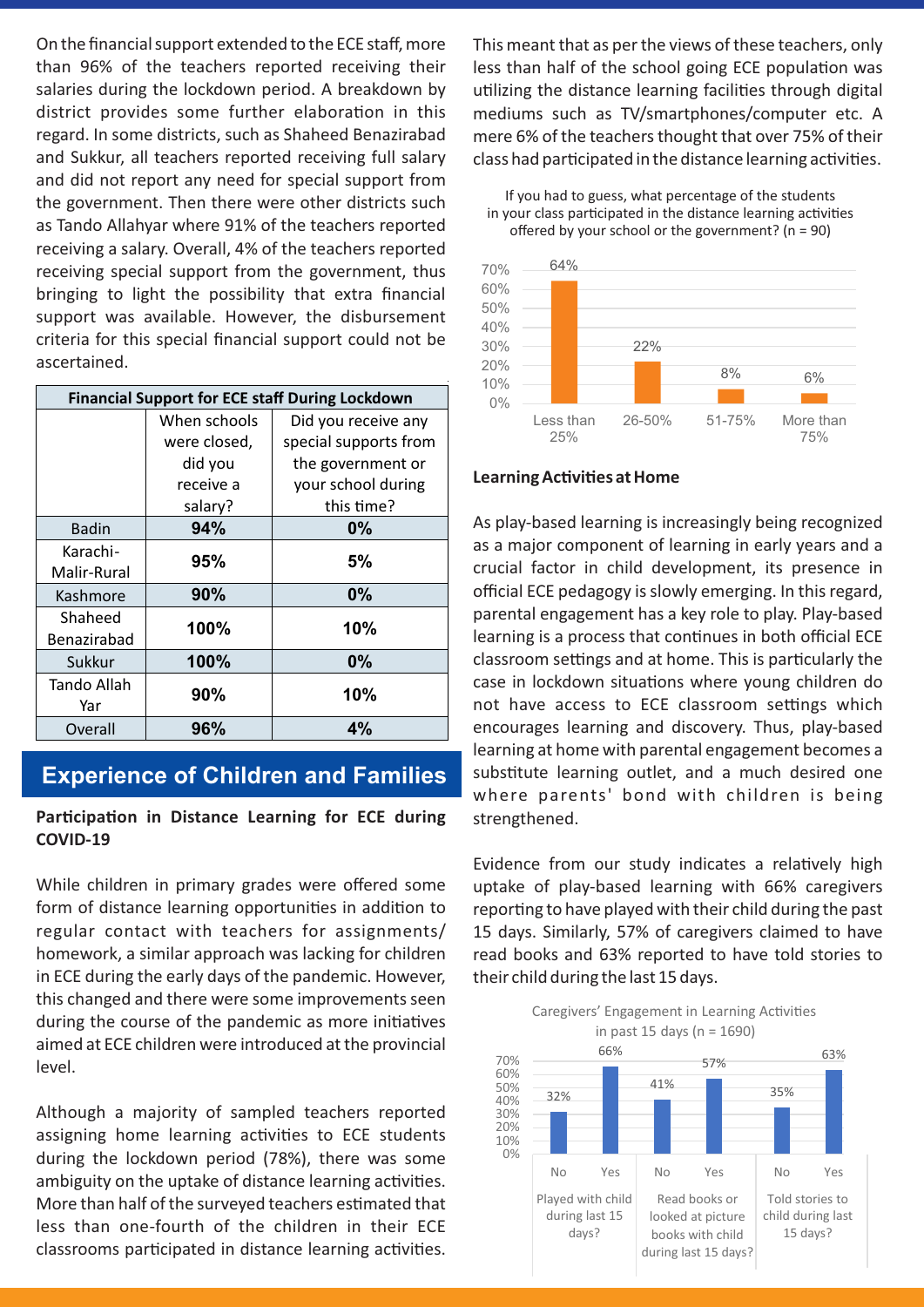When divided across gender, a clear discrepancy emerges. Parental engagement for boys is consistently higher than that for girls across all three questions. This points to a gender-gap in early years shifting from school settings to home environments during the pandemic. Girls are left relatively behind even in play-based learning, which would subsequently reflect in learning and development outcomes. It is therefore pertinent to note how parental engagement can be made genderinclusive. Nevertheless, **there is a clear reason to believe that "parental engagement in play-based learning" can be termed as the "COVID Dividend".**

| Caregivers' Engagement in Learning Activities |                 |                |                     |  |
|-----------------------------------------------|-----------------|----------------|---------------------|--|
|                                               | in past 15 days |                |                     |  |
|                                               |                 | Read books or  |                     |  |
|                                               | Played with     | looked at      | <b>Told stories</b> |  |
| Child's                                       | child during    | picture books  | to child            |  |
| Gender                                        | last 15         | with child     | during last         |  |
|                                               | days?           | during last 15 | 15 days?            |  |
|                                               |                 | days?          |                     |  |
| Girl                                          | 64%             | 53%            | 61%                 |  |
| <b>Boy</b>                                    | 69%             | 61%            | 67%                 |  |
| <b>Total</b>                                  | 66%             | 57%            | 63%                 |  |

On the other hand, access to distance learning was limited. As data suggests, children's access to distance learning is dependent on their socio-economic background, among other things. Keeping this in mind, the overall uptake for distance learning options was limited as shown in the Figure below. The highest uptake for learning materials came in the form of printed materials from school (57%). Distance-learning initiatives through computers with internet connection were accessed by a mere 5% of the children, and only 23% accessed distance learning on a mobile phone or tablet. The lack of universal internet coverage was a major hindrance, as 93% of households reportedly did not have an internet or wifi connection. Outside of printed materials provided by schools, the second largest source of free learning material accessed by children was the radio, with as many as 52% of the children accessing it. Extrapolating these trends to the school-going ECE population in these districts, hundreds of thousands of ECE students have accessed free learning materials through printed materials provided by schools and TV. This is positively encouraging and shows the huge impact and potential of these interventions along with providing us with lessons for similar interventions in future. However, access to free learning materials also comprises of a positive gendered dimension as the following figure demonstrates. This is particularly marked with regards to access to radio with 48% parents of boy reporting access to this free learning resource, compared to 57% for boys.

Did the child access free learning materials in the past 15 days? (n = 1690)



#### **Child Disciplining**

While learning activities have been regular across households, indicating the rise of playful parenting in early years, the data also indicates continuing traditional disciplining norms. This is particularly alarming in the case for physical punishment. The practice is corroborated with another reinforcement question pertaining to the beliefs/norms with regards to child disciplining; 17% of the parents reportedly believe that it is sometimes necessary to physically punish children. There is a clear tension when juxtaposed against the evidence on playful learning activities that reveal just the opposite and optimistic behavior around playful parenting and engagement with children.

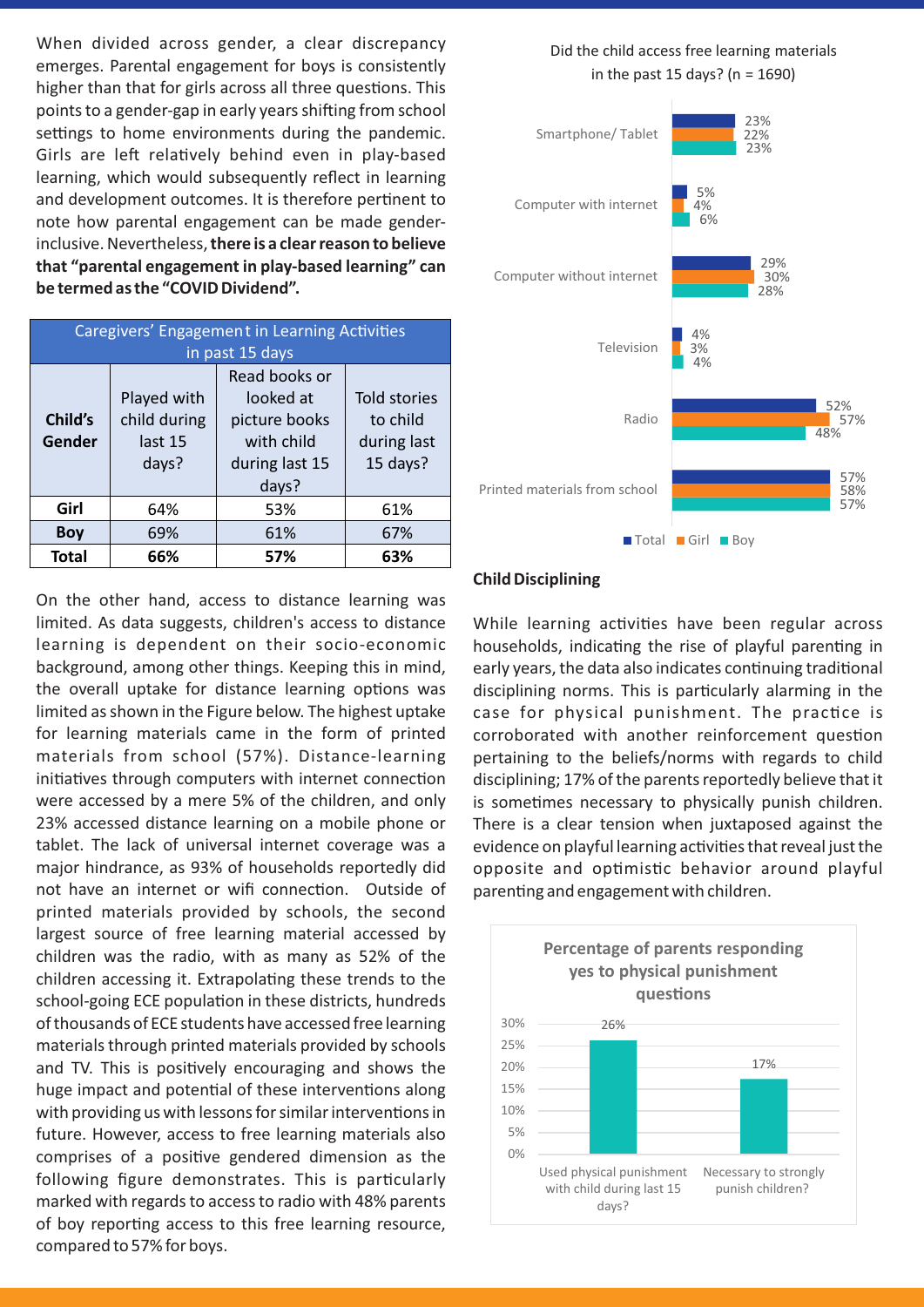#### **Return to School**

When it comes to return to school after the lockdown, the responses were mixed. Evidence from the data shows that in nearly one-third of the schools, head teachers reported that more than half of their ECE class did not come back to the school. This hints at enrolment loss and a significant drop-out ration.





## **Child Development**

In order to measure children's development, enumerators assessed children one-on-one using an assessment tool which is part of the MELQO. This tool assesses four domains: early literacy, early math, executive function and socioemotional development of children ages 3-7 years. Each domain included tasks for the children to perform to assess their overall development as summarized in Box 1.

| Box 1: What do we try to assess to measure children's<br>learning development?                                                                                           |                                                                                                                                                                      |  |  |
|--------------------------------------------------------------------------------------------------------------------------------------------------------------------------|----------------------------------------------------------------------------------------------------------------------------------------------------------------------|--|--|
| <b>Early literacy skills</b><br>Do they know the<br>name of different<br>objects?<br>Do they know the<br>name and sound of<br>letters?<br>Do they understand<br>stories? | <b>Early numeracy skills</b><br>Do they know how to<br>count?<br>Do they identify<br>numbers and<br>compare them?<br>Can they do simple<br>additions                 |  |  |
| <b>Executive function</b><br>Can they follow<br>simple and more<br>complicated<br>instructions?<br>Can they repeat<br>sequences of<br>number forward<br>and backwards?   | Socioemotional<br>development.<br>Are they able to take<br>perspective or feel<br>empathy for others?<br>Do they understand<br>and can express their<br>own feeling? |  |  |

#### **a. Early Literacy Skills**

Children were most successful with expressive language, which means being able to label objects or describe act asked children to identify parts of the body that the enumerator pointed to. 78% of children answered this task correctly, with boys outperforming girls by a small margin of 4%. Listening comprehension involved iildren listening to a story and then answering Jestions, which 57% of the children performed *crectly*.

etter identification was the most challenging for ildren, with an average score of 33%. That means that ildren were able to identify on average 5 letters out of presented. More than half the children were able to prrectly write their name. It is pertinent to note here at there was a gender-wise balance in terms of literacy ills for both girls and boys.

#### Percentage of Children Correctly Answering Language and Literacy Items



#### **b. Early Numeracy Skills**

When it comes to numeracy, overall children performed well. Most children (69%) were able to count as high as 9. Large percentages of children also answered items correctly for simple addition (61%).

However, there was intra-gender differences. A higher percentage of boys performed the numeracy task successfully in comparison to girls. Whether this is reflected further in higher grades is yet to be seen.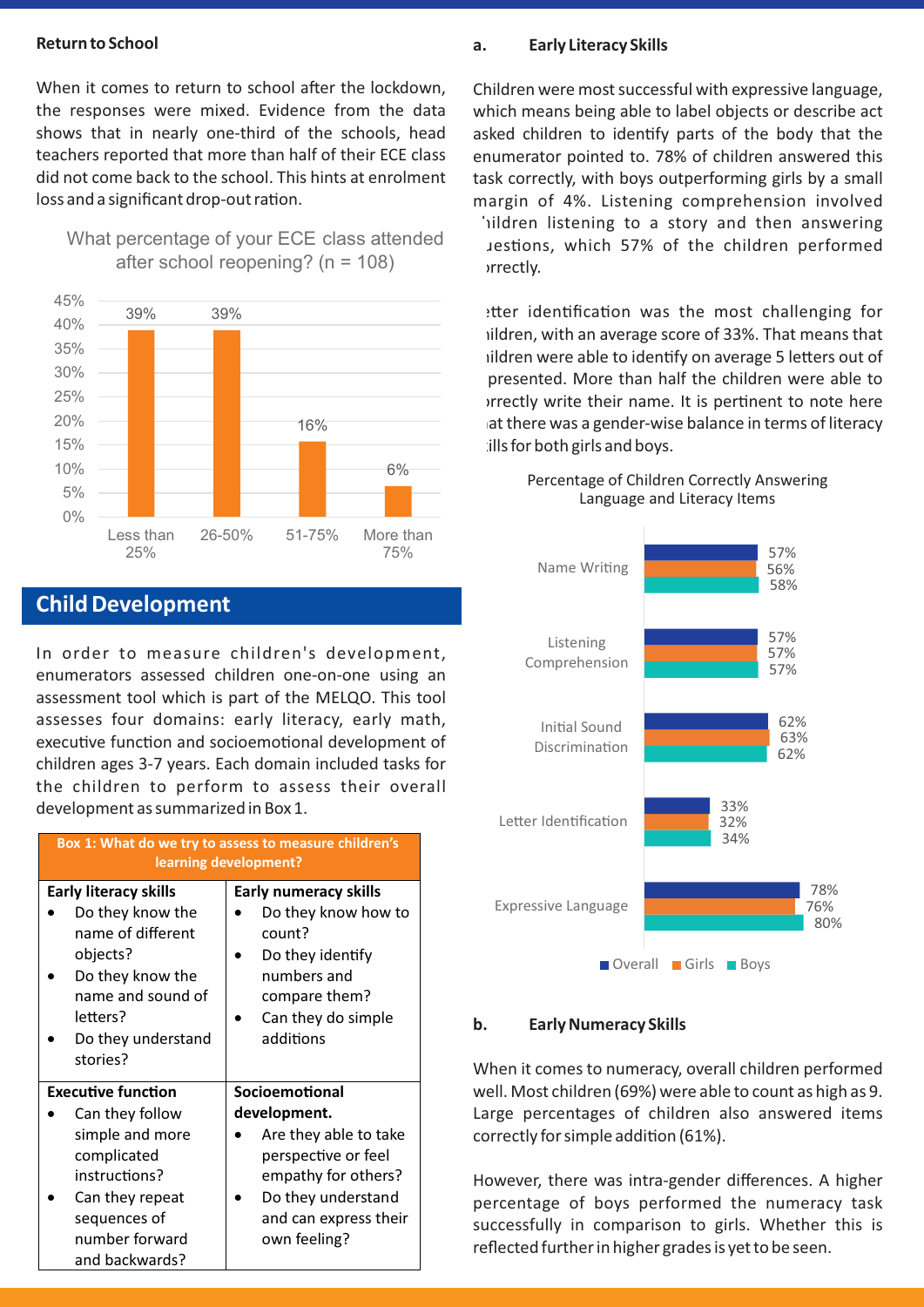#### **c. Executive Function**

Executive function skills are crucial for child development since these are the skills needed to plan, focus attention, remember instructions, make connections and control and regulate thoughts, emotions and actions. In this domain, generally children achieved low scores when asked to repeat numbers in the same order. Their scores were further reduced when asked to say them backwards.



Percentage of Children Correctly Answering Executive Function Items

#### d. Socio-emotional development

Socio-emotional development involves the ability to regulate behavior and interact with others. This domain only included two tasks: understanding feelings and perspective taking. In understanding feelings children had to explain what makes themselves feel happy and unhappy. In perspective taking children had to identify how a crying boy was feeling and what to do for help him feel better.

Nearly half of the children (48%) gave appropriate answers for perspective taking/empathy. Most (58%) were able to name things that made them happy and unhappy.

Mean percentage appropriate responses to



Most of the information about children's personal and social development is found in the caregiver survey results. Selected items are displayed in the table below. Areas where large percentages of children are reported by the parents to always behave in a pro-social manner include getting along with others (75%), having a good concentration (77%), and taking responsibility for their own actions (86%).

|                                                                                | Boy | Girl | <b>Overall</b> |
|--------------------------------------------------------------------------------|-----|------|----------------|
| Has good concentration                                                         | 77% | 78%  | 77%            |
| Remembers all the<br>instructions when asked to do<br>several things?          | 57% | 57%  | 57%            |
| Plans in advance before doing<br>things?                                       | 81% | 82%  | 82%            |
| Stops an activity when told to<br>do so?                                       | 70% | 70%  | 70%            |
| Keeps working at something<br>until s/he is finished?                          | 72% | 75%  | 73%            |
| Takes the responsibility for<br>his/her actions?                               | 86% | 86%  | 86%            |
| Gets along with other<br>children?                                             | 74% | 77%  | 75%            |
| Adjusts easily to transitions?<br>(for example, a new teacher<br>or classroom) | 82% | 82%  | 82%            |
| Calms down after being very<br>active?                                         | 48% | 55%  | 51%            |

### **Child Functioning Module**

Children with disabilities can be among the most marginalized and forgotten in a pandemic or other emergency situations. We developed a shortened version of the Child Functioning Module to understand the prevalence of and types of disabilities that children in Sindh experience. This adapted version is based on the overlapping questions in the questionnaires for 2-4 years old and 5-17 years old and covers five functionings including seeing, hearing, walking, communication and learning. As shown in the Table below, we find that the disability prevalence among our sample was 4.6% i.e., there are 4.6% children in our sample who were suffering from at least one type of disability.

|                 | Number | Percentage |
|-----------------|--------|------------|
| No Disability   | 1785   | 95.4%      |
| With Disability | 86     | 4.6%       |

With regards to the disability status by functioning type, we see that there were 0.7% who had a visual impairment, 1.9% with hearing impairment, 1% with moderate/severe walking difficulties, 4.2% with moderate/severe difficulties in communication and 12.5% with moderate/severe difficulties in learning.<sup>1</sup>

<sup>1.</sup> These percentages will not add up to 4.6 % as these are showing the disability status by each type of functioning. As mentioned earlier, there will be some children with multiple forms of disabilities. Thus, adding the percentages by each type will lead to double counting and will overestimate the disability prevalence in our sample.